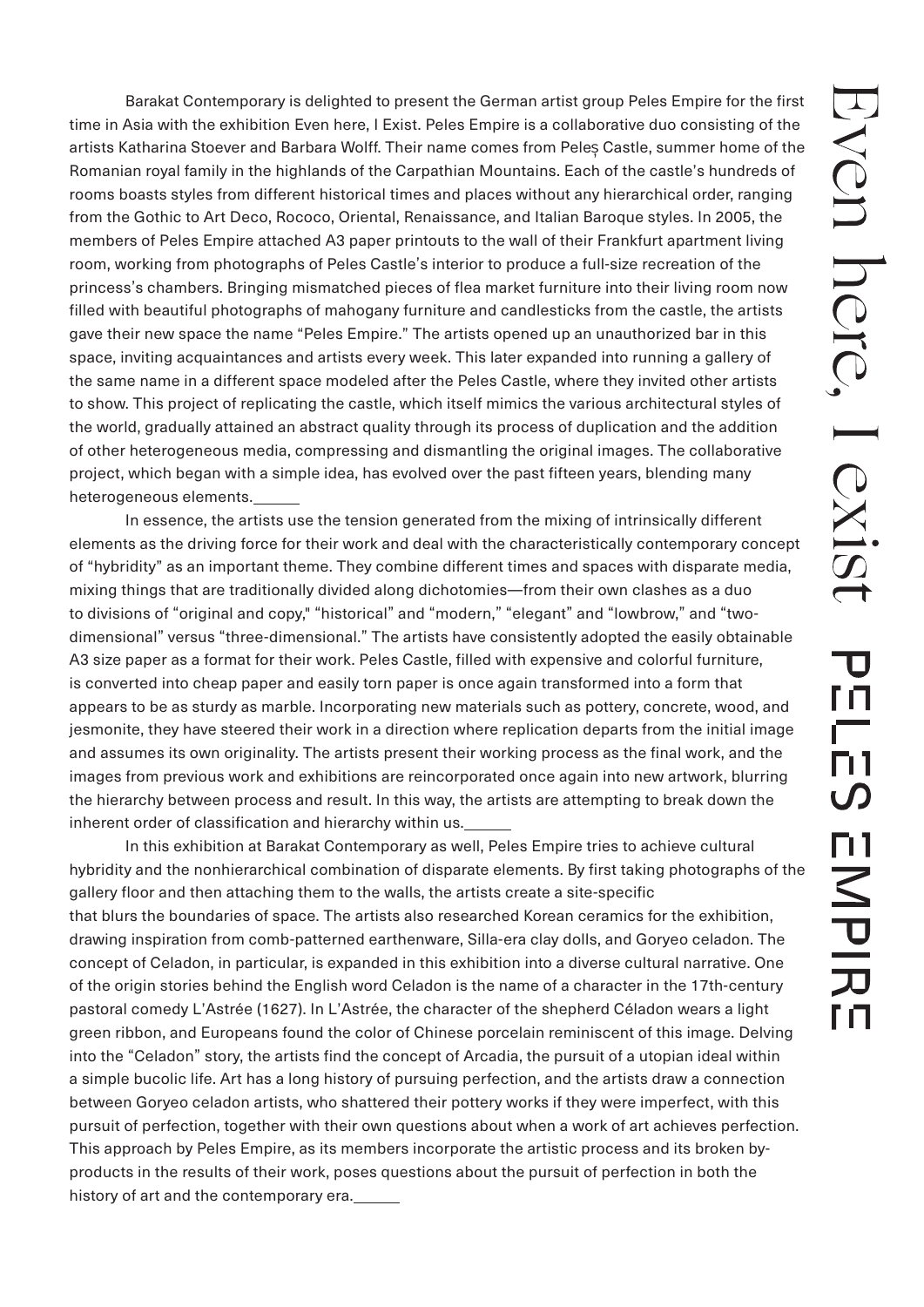The exhibition also derives its title, Even here, I exist, from the concept of Arcadia. Arcadia has been continually represented in numerous works of poetry, literature, and art, amongst the most prominent of these being the French painter Nicolas Poussin's work The Shepherds of Arcadia, in which the words "Et in Arcadia Ego" are inscribed on a tombstone. The ego ("I") here is sometimes seen as symbolizing death itself, alluding to the fact that while human beings forever aspire to ideals, all things come to an end, and there is no such thing as perfection. The variations on this cultural interpretation continue into the artists' *Cleopatra series*. The images of Cleopatra that appear in the work come from a Gobelins tapestry in Peleș Castle. Like many other things in the castle, the Cleopatra images appear transformed from their original though the European perspective, depicted like Jesus as he appears in traditional sacred art. While the tapestry is a weaving that occupies threedimensional space, it bears painting-like qualities, and the artists were drawn to the contrasting aspects of Cleopatra as both a romantic feminist icon and as a powerful ruler who defended her land against the Roman Empire. At the same time, she is said to have chosen to end her life by snakebite and snakes, which have played key roles in legends around the world, can be seen in the vase patterns and wallpaper of Peleș Castle depicted in the exhibition. Braided cords, representing a more abstract form of snakes, tie back in with the ribbon of the shepherd Céladon. These cords are used to apply designs to the artists' pottery, which also resemble the patterns of combed earthenware. The artists further expand the link between the exhibition theme of "Arcadia" and their ongoing Cleopatra motif as they evoke the use of Cleopatra in Arcadia (1993), a play by the Czech-born British playwright Tom Stoppard.

 In these ways, the work of Peles Empire forms an endlessly cycling space where stories unfold infinitely like the ouroboros motif of a snake eating its own tail. In this space, history and present are intertwined, stories and objects hold equal standing, real spaces are compressed into digital images, and images installed in real space repeat themselves, folding and unfolding. The copy assumes a new originality as the original disappears; artworks that are both something new and references of what came before transform amid this endless cycle. Sharing their work in Asia for the first time with this Korean exhibition, Peles Empire are poised to carry on absorbing the cultural DNA here and reproducing it elsewhere. All the quotations and keywords in this document will serve as hints toward symbols that can be found in the exhibition. Like detectives looking for clues, the audience can find traces that combine history and various contemporary cultural symbols in the exhibition.

## PELES EMPIRE

Peles Empire is a two-person collaboration composed of the artists Barbara Wolff (b.1980, Romania) and Katharina Stöver (b.1982, Germany). They studied at the Stedelschule School of Art in Germany, the Slade School of Art in the UK, and the Royal Academy. Since the establishment of the group in 2005, Peles Empire have also run a variety of exhibition spaces under the same name, first in London, England and Cluj, Romania, and now in collaboration with other artists in operating a space in Berlin, Germany. Peles Empire's major solo exhibitions include Austria's Kunsthaus Graz (2019), Germany's Kunst Verein (2017), Wilhelm-Hack-Museum (2015), and Kunstmuseum Stuttgart (2013), and England's Glasgow Sculpture Studio (2013), and London Cell Project Space (2013). Major international group exhibitions include the National Museum of Contemporary Art, Scotland (2019), the Skulptur Projekte Münster in Germany (2017), the Sprengel Museum in Hanover, Germany (2017), the KW Institute in Germany (2015), and the UK's ICA (2011) and Frieze Projects (2011). The works of Peles Empires are currently held in leading permanent collections including the European Central Bank, the KAI 10 / Arthena Foundation, Kunstmuseum Stuttgart, and Sammlung für zeitgenössische Kunst der Bundesrepublik Deutschland, Germany.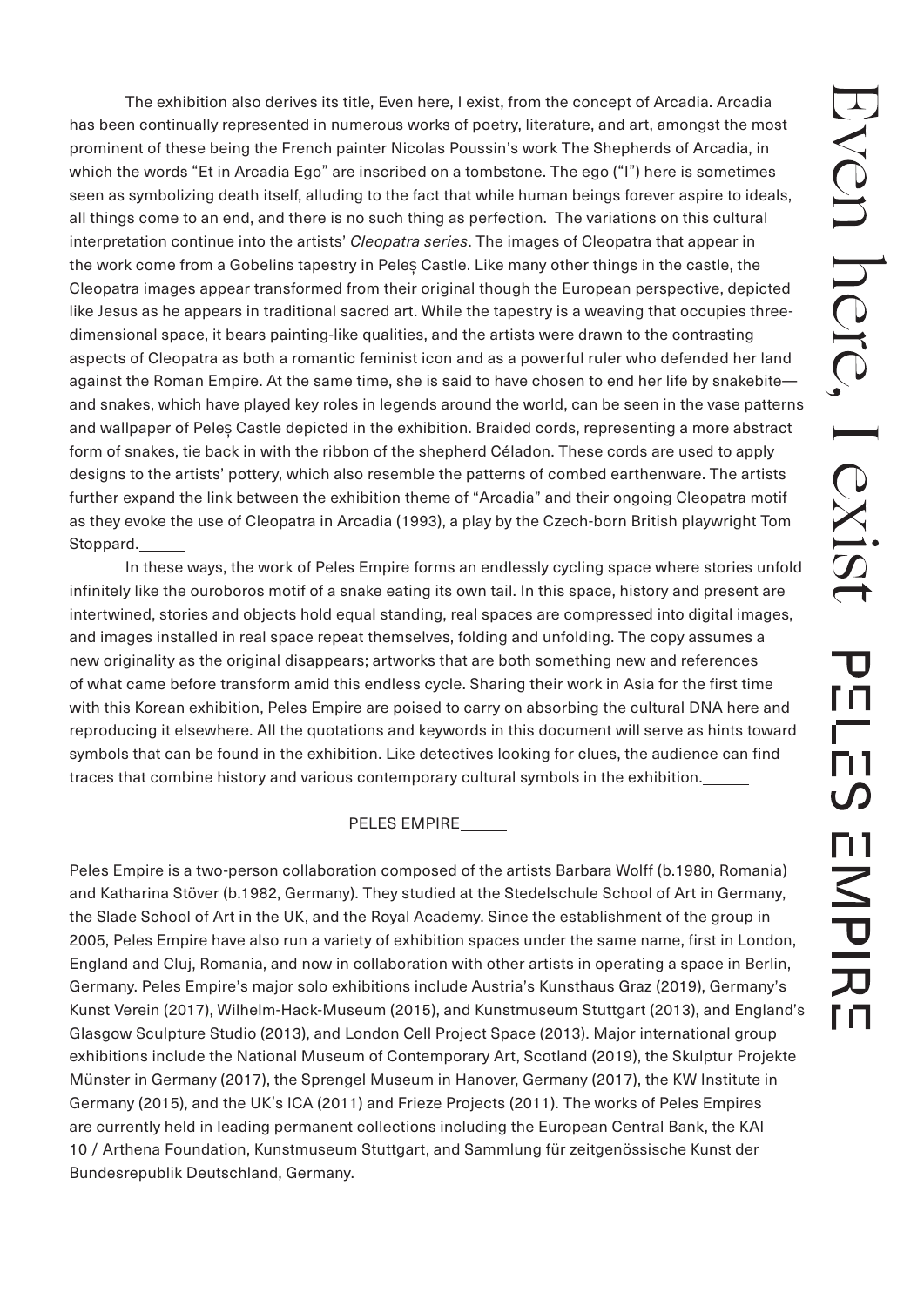바라캇 컨템포러리는 2020년 3월 12일부터 4월 26일까지 독일의 작가 그룹 펠레스 엠파이어의 «여기에도, 나는 있다 Even here, I exist»전을 개최한다.

펠레스 엠파이어는 카타리나 스퇴버와 바바라 볼프로 구성된 협업 그룹이다. 이 그룹의 명칭은 루마니아 왕족 의 여름 저택인 펠레스 성(Peleș Castle)에서 기인했다. 수백 개에 달하는 이 성의 각 방은 르네상스부터 바로크, 로코코, 고딕, 아르데코, 오리엔탈 등에 이르는 다양한 역사적 시공간의 양식들이 위계 없이 혼재되어 있는데, 이는 19세기 오스만 제국에서 독립하여 처음 루마니아를 세우던 시기에 만들어진 성으로서 국가적 정체성을 만들기 위한 시도로 읽히기도 한다. 이 포스트모던적인 성에 흥미를 느낀 펠레스 엠파이어는 2005년 이 성의 공주방을 촬영한 사진을 A3 사이즈로 출력하여 본인들의 프랑크푸르트 아파트 거실 벽면에 실제 사이 즈로 붙이며 성의 내부를 재현한다. 작가들은 마호가니 가구와 촛대가 있는 화려한 공주방을 사진으로 재현하 고 벼룩시장 가구를 믹스매치한 공간에 펠레스 엠파이어(제국)라는 거창한 이름을 붙인다. 그리고 이곳에서 매주 '위클리 살롱'을 열어 지인들을 초대하는 무허가 바를 운영했다. 이 위계 없이 모방된 양식이 혼합된 성을 모방하며 시작한 협업은 새로운 협업과 새로운 매체의 결합으로 발생하는 예기치 못한 변화를 실험하며 십오 년째 이어져오고 있다.

작가들은 본질적으로 다른 것들의 섞임에서 오는 긴장감을 작업의 원동력으로 삼고, 동시대의 특성이 기도 한 '혼종성(hybridity)'을 중요한 주제로 다루고 있다. 본인들이 듀오로 활동하며 발생하는 충돌을 비롯 하여 복제와 원본, 역사적인 것과 현대적인 것, 우아한 것과 하찮은 것, 이차원과 삼차원의 분류 등 이분법으로 나뉘어 온 것들을 혼용하고 서로 다른 시공간과 이질적인 매체를 결합한다. 또한, 작업의 과정을 최종 작품으로 제시하고 이전의 작품과 전시의 이미지를 다시 새로운 작품 안에 포함하며 과정과 결과의 위계마저 흐린다. 화려하고 값비싼 가구로 채워진 펠레스 성의 공간은 값이 싼 종이로 만든 벽지로 재현되고, 삼차원의 공간은 이차원의 종이로 또 이차원의 종이는 삼차원의 공간에 설치된다. 이 평면의 종이는 다층으로 쌓아 올려지며 대리석과 같이 견고해보이는 조각이 되고, 여기에 도자기, 콘크리트, 나무, 거품, 제스모나이트와 같은 이질적인 재료들이 더해지면서 점차 추상적인 작품이 되어간다. 처음엔 원본의 복제에서 시작했지만 점차 원본의 이미지 는 사라지고 복제의 복제를 거듭하며 작품은 새로운 원본성을 얻는 데까지 나아간다.

이번 바라캇 컨템포러리의 전시에서도 펠레스 엠파이어는 이러한 위계 없는 이질적인 것들의 결합과 문화적인 혼종을 시도한다. 작가들은 갤러리 공간 바닥의 사진을 촬영하고 그것을 벽면에 벽지로 재현하며 공간의 경계를 흐리는 장소특정적 설치를 선보인다. 또한, 한국 도자기를 조사하며 빗살무늬 토기, 신라 토우, 고려청자에서 영감을 받아 신작을 제작했다. 이 중 고려 청자는 영어로 '셀라돈(Celadon, 청자/청자색)' 이라 불린다. 이 단어의 유래 중 하나인 17세기 목가적 코메디 '라스트레L'Astrée'(1627)에 나오는 인물인 셀라돈은 극 중에서 연한 녹색의 리본을 달았는데, 유럽인들에게 청자의 연한 녹색은 이 이미지를 연상시켰다고 한다. 펠레스 엠파이어는 셀라돈의 이야기를 파고들며 목자들의 단순한 삶에서 이상향, 유토피아를 추구하는 '아르카 디아'의 개념을 찾아낸다. 작가들은 청자 장인이 불완전한 도자기를 깨뜨리는 모습에서 완벽을 추구해 온 오래 된 예술의 역사와 '작품의 완성은 언제인가'라는 본인들의 오래된 질문을 떠올린다. 또 고려청자가 재현하려 한 옥색이 이상향에 대한 갈망과 연결된다는 점에서 '아르카디아' 신화와도 관련된다.

본 전시의 제목은 이 '아르카디아'의 개념에서 파생되었다. 그리스의 지역명이면서 고대 그리스 신화에 나오는 유토피안적이고 목가적인 삶을 그린 아르카디아는 수많은 시와 문학, 미술에서 끊임없이 재현되어 왔는 데 프랑스 화가 니콜라 푸생(Nicolas Poussin)은 '아르카디아의 목자들 The Shepherds of Arcadia'에서 본 전시 제목의 원형이 되는 '아르카디아에도 나는 있다 Et in Arcadia ego'라는 문구를 그림 속의 묘석에 새긴 바 있다. 여기서의 Ego (I , 나)는 죽음을 상징하는 것으로도 해석되며, 인간은 언제나 이상적인 것을 꿈꾸지만 사실 모든 것에는 종말이 있으며 완벽한 것은 어디에도 없다는 한계를 암시하고 있다.

이러한 문화적 해석의 변주는 클레오파트라 연작에서도 이어진다. 작품에 등장하는 클레오파트라의 이미지는 펠레스 성에 있는 고블랭(Gobelin) 태피스트리에서 온 것이다. 이 클레오파트라는 유럽인의 시선에 서 왜곡되어 전통 성화에 등장하는 예수의 형상처럼 묘사되어 있다. 또한 태피스트리는 실로 짠 입체적인 직물 이면서 회화적인 속성을 갖는다는 점과 클레오파트라가 낭만적인 여성주의의 상징이면서 고국을 로마제국 으로부터 방어한 힘 있는 군주였다는 상반되는 속성도 작가들의 흥미를 끌었다. 클레오파트라가 죽은 방법을